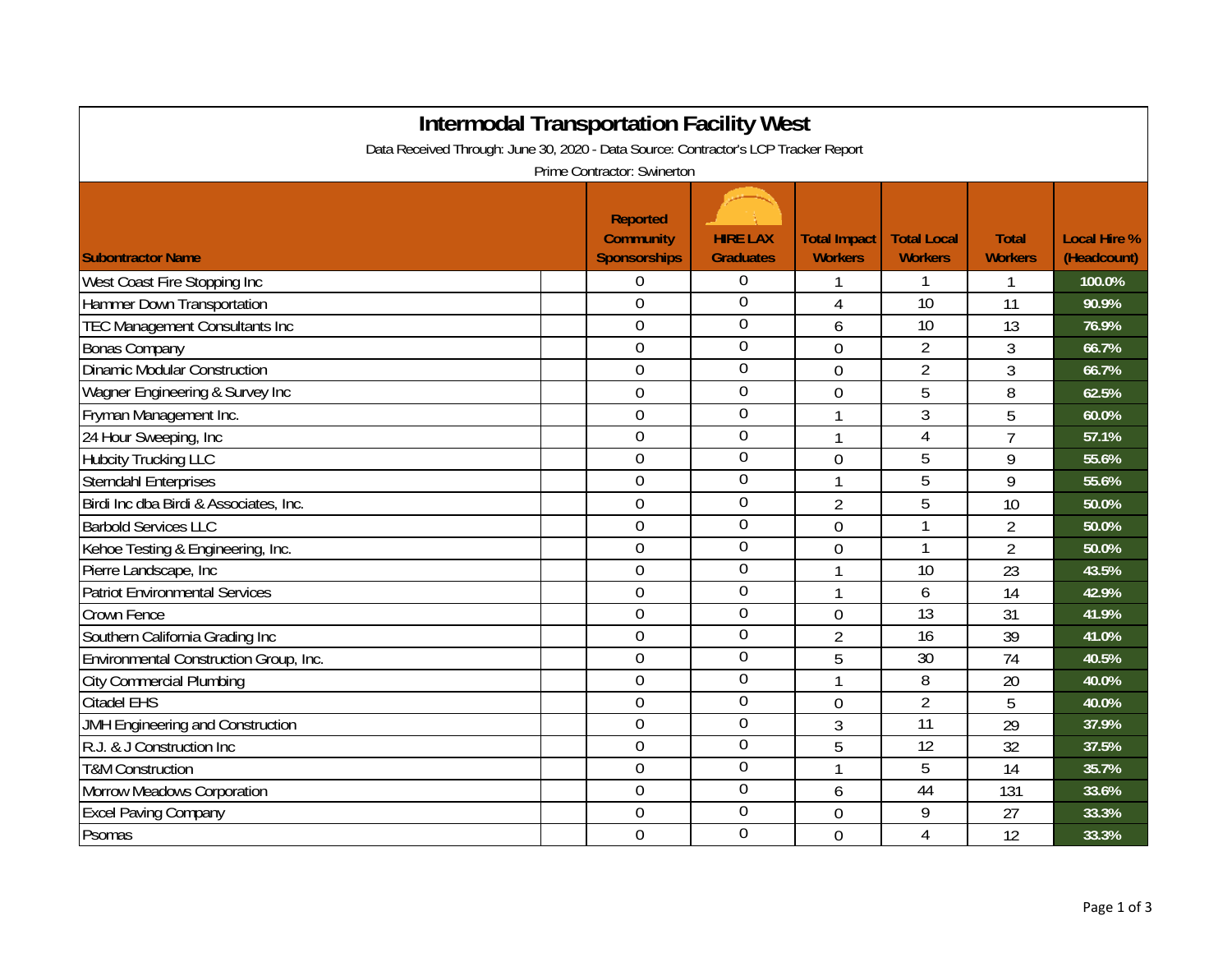|                                                                                     | <b>Intermodal Transportation Facility West</b> |                                                     |                                     |                                       |                                      |                                |                                    |  |
|-------------------------------------------------------------------------------------|------------------------------------------------|-----------------------------------------------------|-------------------------------------|---------------------------------------|--------------------------------------|--------------------------------|------------------------------------|--|
| Data Received Through: June 30, 2020 - Data Source: Contractor's LCP Tracker Report |                                                |                                                     |                                     |                                       |                                      |                                |                                    |  |
| Prime Contractor: Swinerton                                                         |                                                |                                                     |                                     |                                       |                                      |                                |                                    |  |
| <b>Subontractor Name</b>                                                            |                                                | <b>Reported</b><br><b>Community</b><br>Sponsorships | <b>HIRE LAX</b><br><b>Graduates</b> | <b>Total Impact</b><br><b>Workers</b> | <b>Total Local</b><br><b>Workers</b> | <b>Total</b><br><b>Workers</b> | <b>Local Hire %</b><br>(Headcount) |  |
| Cowelco                                                                             | <b>NEW</b>                                     | $\boldsymbol{0}$                                    | 0                                   |                                       |                                      | 3                              | 33.3%                              |  |
| Geotechnical Professionals Inc.                                                     |                                                | $\boldsymbol{0}$                                    | $\boldsymbol{0}$                    | 1                                     | 1                                    | 3                              | 33.3%                              |  |
| Hixson Backhoe Services, Inc.                                                       |                                                | $\boldsymbol{0}$                                    | $\overline{0}$                      | $\overline{0}$                        | $\mathbf{1}$                         | 3                              | 33.3%                              |  |
| Reliable Construction Services, LLC                                                 |                                                | $\boldsymbol{0}$                                    | $\overline{0}$                      | 0                                     | $\mathbf{1}$                         | 3                              | 33.3%                              |  |
| <b>Taft Electric Company</b>                                                        |                                                | $\mathbf 0$                                         | $\overline{0}$                      | 5                                     | $\overline{22}$                      | 67                             | 32.8%                              |  |
| Mike Zarp, Inc.                                                                     |                                                | $\overline{0}$                                      | $\overline{0}$                      | 3                                     | $\overline{7}$                       | 24                             | 29.2%                              |  |
| RMA Group                                                                           |                                                | $\overline{0}$                                      | $\overline{0}$                      | $\mathbf{1}$                          | $\overline{2}$                       | $\overline{7}$                 | 28.6%                              |  |
| Sign Industries, Inc.                                                               |                                                | $\boldsymbol{0}$                                    | $\overline{0}$                      | $\overline{0}$                        | $\overline{2}$                       | $\overline{7}$                 | 28.6%                              |  |
| <b>CMZ</b> Excavation Inc                                                           |                                                | $\boldsymbol{0}$                                    | 0                                   | $\overline{0}$                        | $\overline{2}$                       | 8                              | 25.0%                              |  |
| Frank S Smith Masonry                                                               |                                                | $\boldsymbol{0}$                                    | $\mathbf 0$                         | 1                                     | 10                                   | 42                             | 23.8%                              |  |
| <b>Swinerton Builders</b>                                                           |                                                | 6                                                   | 6                                   | 11                                    | 45                                   | 190                            | 23.7%                              |  |
| Pacific Steel Group                                                                 |                                                | $\overline{0}$                                      | $\boldsymbol{0}$                    | 5                                     | 49                                   | 211                            | 23.2%                              |  |
| The JV Land Clearing                                                                |                                                | $\overline{0}$                                      | $\overline{0}$                      | $\overline{0}$                        | $\mathfrak{Z}$                       | 13                             | 23.1%                              |  |
| Connor Concrete Cutting & Coring                                                    |                                                | $\overline{0}$                                      | 0                                   | 1                                     | $\overline{2}$                       | 9                              | 22.2%                              |  |
| Moran Consulting Corporation                                                        |                                                | $\overline{0}$                                      | $\boldsymbol{0}$                    | $\overline{0}$                        | $\overline{2}$                       | 9                              | 22.2%                              |  |
| <b>Bali Construction</b>                                                            |                                                | $\boldsymbol{0}$                                    | $\overline{0}$                      | 0                                     | $\overline{12}$                      | 57                             | 21.1%                              |  |
| All American Asphalt                                                                |                                                | $\mathbf 0$                                         | $\overline{0}$                      | 1                                     | $\overline{4}$                       | 19                             | 21.1%                              |  |
| Murray Company                                                                      |                                                | $\overline{0}$                                      | $\boldsymbol{0}$                    | 1                                     | $\overline{15}$                      | 73                             | 20.5%                              |  |
| Traffic Management, Inc.                                                            |                                                | $\overline{0}$                                      | $\boldsymbol{0}$                    | $\mathbf 0$                           | 4                                    | 21                             | 19.0%                              |  |
| Gonsalves & Santucci Inc dba Conco Pumping                                          |                                                | $\overline{0}$                                      | $\boldsymbol{0}$                    | $\mathbf{1}$                          | $\overline{4}$                       | 24                             | 16.7%                              |  |
| Best Contracting Services, Inc.                                                     |                                                | $\overline{0}$                                      | $\mathbf 0$                         | $\overline{0}$                        | $\mathbf{1}$                         | 6                              | 16.7%                              |  |
| Shambaugh & Son, LP                                                                 |                                                | $\overline{0}$                                      | 0                                   | $\overline{0}$                        | $\mathbf{1}$                         | 6                              | 16.7%                              |  |
| <b>Maxim Crane Works</b>                                                            |                                                | $\mathbf 0$                                         | $\mathbf 0$                         | 0                                     | $\overline{2}$                       | 15                             | 13.3%                              |  |
| Marne Construction, Inc.                                                            |                                                | $\mathbf 0$                                         | 0                                   | 0                                     | $\overline{10}$                      | 78                             | 12.8%                              |  |
| Pavement Recycling Systems, Inc                                                     |                                                | $\overline{0}$                                      | $\overline{0}$                      | $\mathbf 0$                           | 1                                    | 8                              | 12.5%                              |  |
| C Below Inc                                                                         |                                                | $\overline{0}$                                      | $\mathbf 0$                         | 1                                     | $\mathbf{1}$                         | 28                             | 3.6%                               |  |
| PCI                                                                                 |                                                | $\boldsymbol{0}$                                    | $\mathbf 0$                         | 0                                     | $\mathbf 0$                          | 23                             | 0.0%                               |  |
| <b>Torrent Resources</b>                                                            |                                                | $\overline{0}$                                      | $\mathbf 0$                         | $\overline{0}$                        | $\overline{0}$                       | 10                             | 0.0%                               |  |